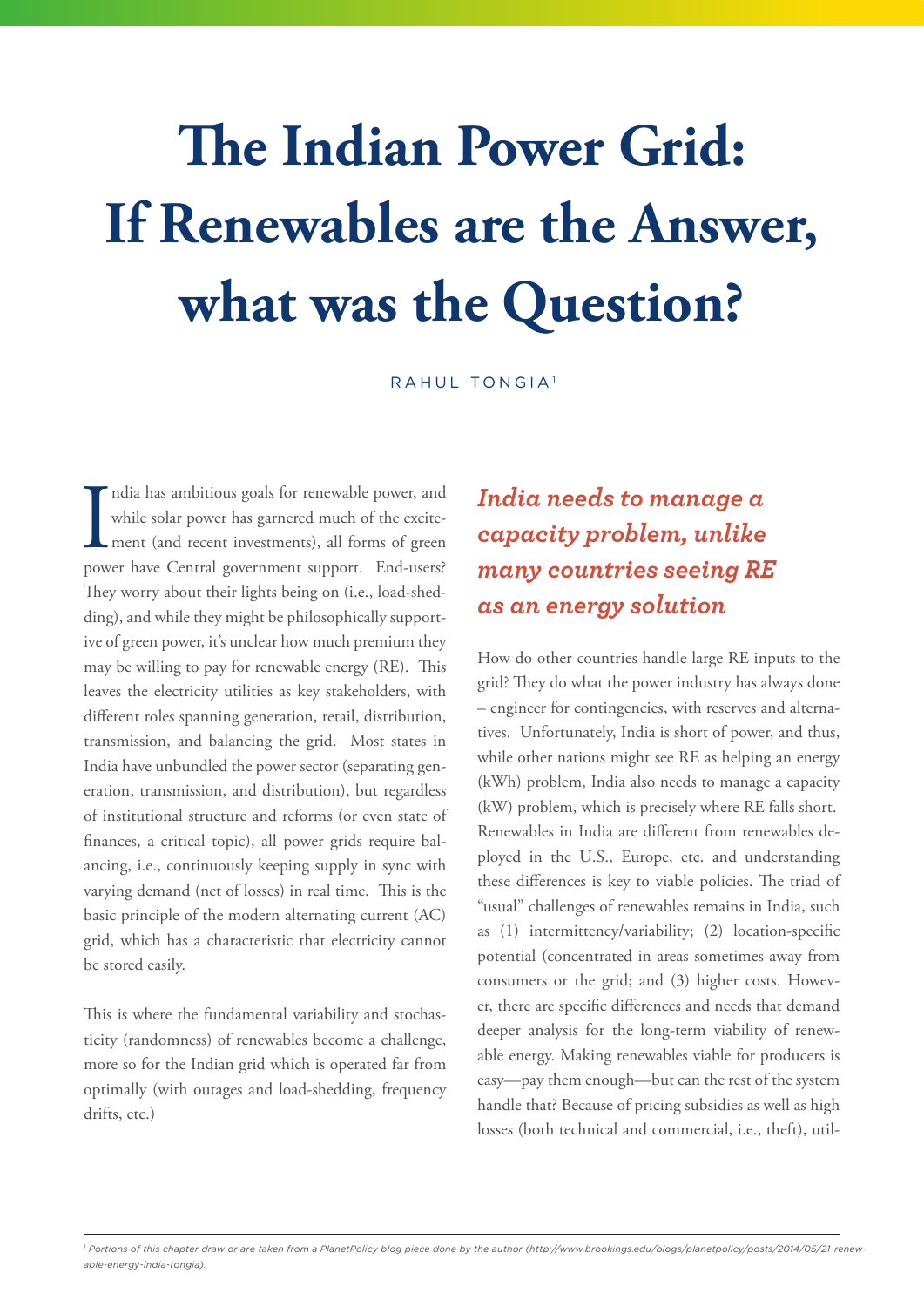ities already lose on average about a rupee, if not more, per kilowatt hour sold, impacting the ability to finance all new generation capacity, just RE.

One of the typical calculations that power system operators do is estimate how much renewable power the grid can handle. Typical figures from elsewhere are in the range of  $20-30\%,^2$  with more requiring significant investments in transmission or peaker plants. Of course, with more deployments and learning (and better predictions), the ability to handle RE is increasing, and, most importantly, every region is different. India's grid is weak and unstable, and instead of having a reasonable reserve margin (typically 15-20% in the west), there is a shortfall in the grid, officially in the range of 5% or so, but actually much higher. Even the Grid Code is modest, recommending (but not mandating) only a 5% margin. The grid is kept afloat through massive "load-shedding" (feeder-level supply cuts).

There are other technical reasons why the Indian grid is weak, including lack of ancillary services (systems designed to keep the grid stable, instead of just pricing kilowatt-hours), and even a lack of time-of-day pricing for bulk procurement of power. There are few peaker plants (which would operate only some 5-10% of hours in a year), since there isn't sufficient incentive for these. Without incentives for plants that can ramp up (or down) quickly but may not get used much, how will the grid handle 20% renewables? Even worse, the types of plants capable of fast ramping are limited in near-term growth in India—hydropower (due to land and social/environmental challenges) and natural gas (due to supply constraints). Hydropower has an additional constraint when considering peaking or storage – its additional duty for water management (irrigation) limits when water can be stored versus released. Overall improvements in the grid, including better balancing without resorting to load-shedding, should be key areas of effort, which would facilitate increased RE penetration.

More than just operations, even planning for RE integration is important, including coordination between the various stakeholders. At a 2011 Workshop on Wind Power in Karnataka, Karnataka Renewable Energy Development Ltd. (KREDL) proudly announced they had sanctioned windpower projects in Karnataka for roughly 12,000 MW of capacity (comparable to the total official capacity of the state), and that over a quarter had achieved financial sanction as well. The one catch, which came to light in the frantic discussions post KREDL's presentation, was that nobody from Karnataka Power Transmission Corporation Ltd. (KPTCL) (which was engaging with KREDL for the first time on such issues at the Workshop) was aware of any such developments, not even from a power evacuation perspective (availability of substations), let alone issues relating to handling the variability of windpower. The challenge, fundamentally, was one where the "makers" and "takers" of renewables didn't coordinate.

*Overall improvements in the grid, including better balancing without resorting to load-shedding, should be key areas of effort, which would facilitate increased RE penetration*

## **GRID DETAILS, FUNDAMENTALS AND NUANCES**

It's well known that the Indian peak demand (today and in the near future) is mostly in the evening. While it's obvious that the sun isn't shining bright then, even wind is often on a ramp-down, especially in some states. Thus, even if India adds 20 GW of solar, it still needs 20 GW of additional capacity to meet its peak, and the picture is almost as bad for wind because of its strong

*<sup>2</sup> http://energy.gov/eere/wind/renewable-systems-integration.*

<sup>&</sup>lt;sup>3</sup> The official shortfall of power in India is now only 5%, but the actual shortfall is far higher. See Brookings India Discussion Paper 01-2014 on Re-thinking Access *and Electrification in India: From Wire to Service (http://brookings.in/wp-content/uploads/2014/09/electrification-from-wire-to-service.pdf).*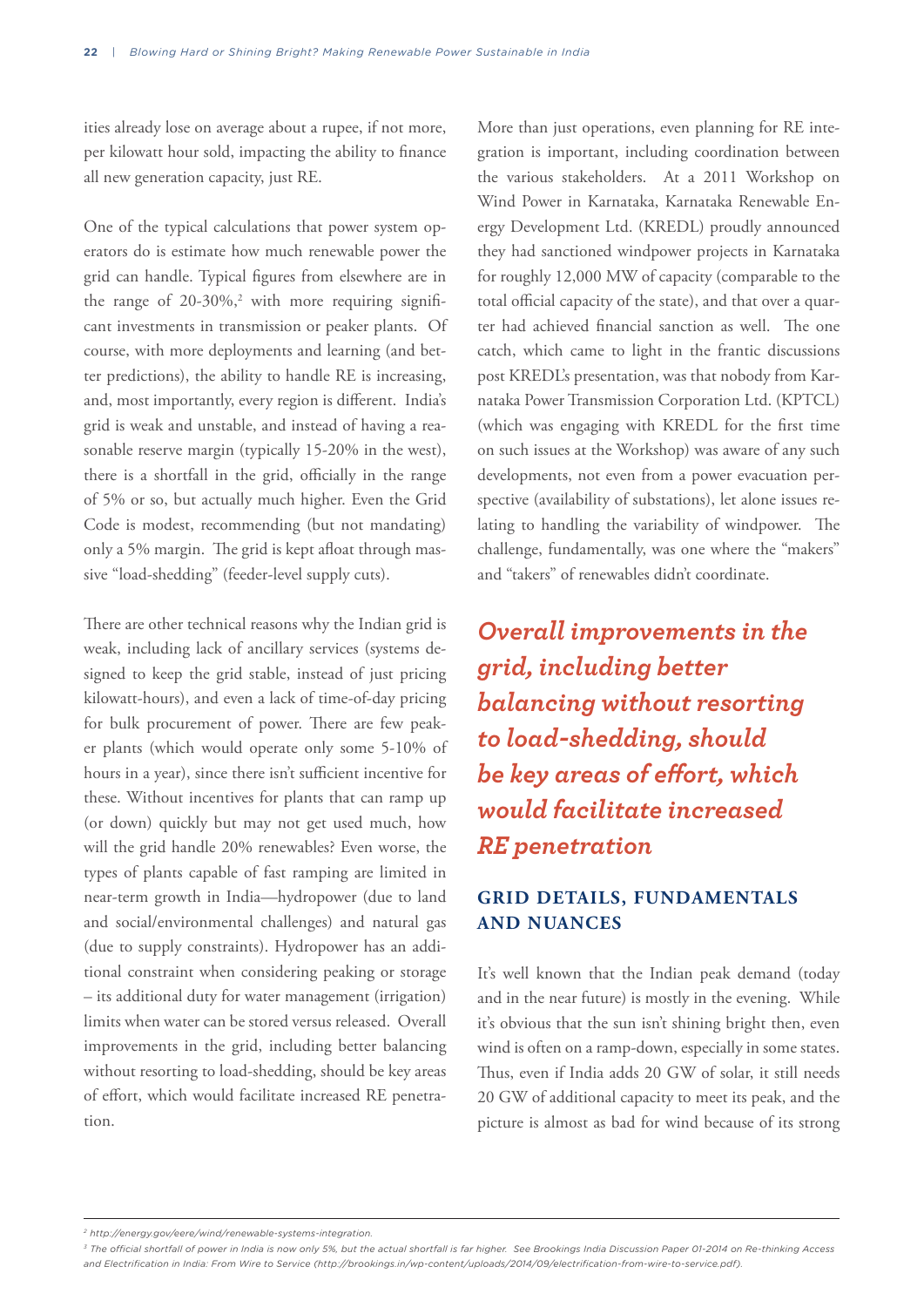seasonality. Actually, it's not quite as bleak, since RE offers some capacity value, but the exact amount it offers is modest vis-à-vis conventional fuels, and we need detailed calculations for these at a systems level, instead of simplified correlation studies. Only for illustrative purposes, the chapter on Economics of Renewables compares different pricing regimes factoring in the separation of energy and capacity.

As we can see for the example of Karnataka (which may or may not match other states), there is enormous variance, on a nameplate capacity that started 2012 at 1,851 MW rising to 2,168 MW by the end of 2013.

While the annual average Plant Load Factor (PLF) is just over 22%, not only is there strong seasonal variation, even during windy periods the output falls to near zero. Also, at least for Karnataka, the fact there are several windy zones separated by hundreds of kilometers doesn't steady the aggregate wind output very much. Converting these into month-wise PLFs, we clearly see the enormous variation. If the Indian grid had buffer capacity, and there were better regional interconnections with non-coincident peaks, then we could plan more in terms of RE and demand coincidence, like Germany and other countries, but as of now, even being opportunistic with RE, we still need more peak capacity.

**FIGURE 1: Total Wind Power Output in Karnataka at 1-Minute Resolution**



*SOURCE: KPTCL Raw Data*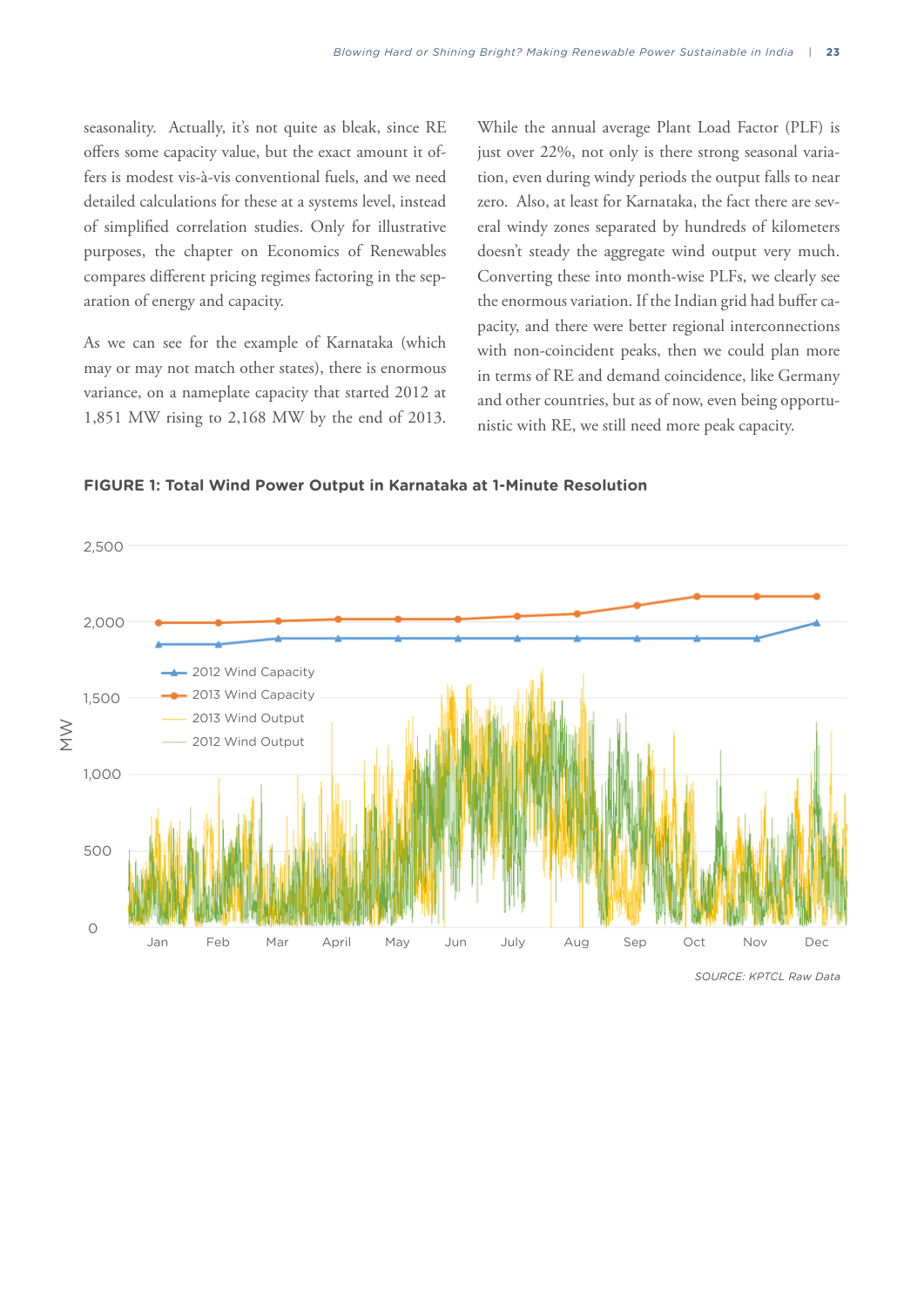**FIGURE 2: Month-wise Total Windpower Plant Load Factor (Capacity Factor) in Karnataka**. These are calculated from 1 minute data across the total state. The annual average PLF in both years is just over 22% (22.19% and 22.46%, respectively).



Variance is one reason why renewables aren't a panacea for rural electrification. Beyond the issue of the evening peak (demanding a battery if standalone RE or an isolated microgrid is to provide lighting), most optimal renewables (except solar) are village-scale, if not larger, not household. One still needs a last-mile connection. At that point, the grid becomes more attractive (given it reaches the vast majority of villages already), especially as demand grows rapidly once a household is electrified. However, for many users who need and are willing to pay for limited supply RE is already attractive today, since it is more reliable and in the individual's control. Witness how one of the world's largest solar markets is an open-air market in Bihar.

#### **Balancing the Grid**

Much more subtle than the challenge of meeting the peak is keeping the grid in balance. Germany now handles 25% RE without major investments into the grid, but the German Energy Agency (DENA) estimates further increases will need large investments in grid strengthening, especially high voltage transmission (reportedly some  $4,500$  km at a cost of  $42.5$  billion euros)<sup>4</sup> Much less appreciated is the fact 25% is for Germany alone, but Germany is actually well interconnected with the European Grid (more than 4 times larger), so one can easily give or take from outside, which is precisely what Germany often does (as does Denmark, another country famous for high wind power penetration).

*4 Sarah Martin, "Germany's Energy Transition: Changes and Implications on Generation, Transmission and Distribution" presented at the Future of the Grid Workshop, organized by WRI, Bangalore, November 19, 2014.*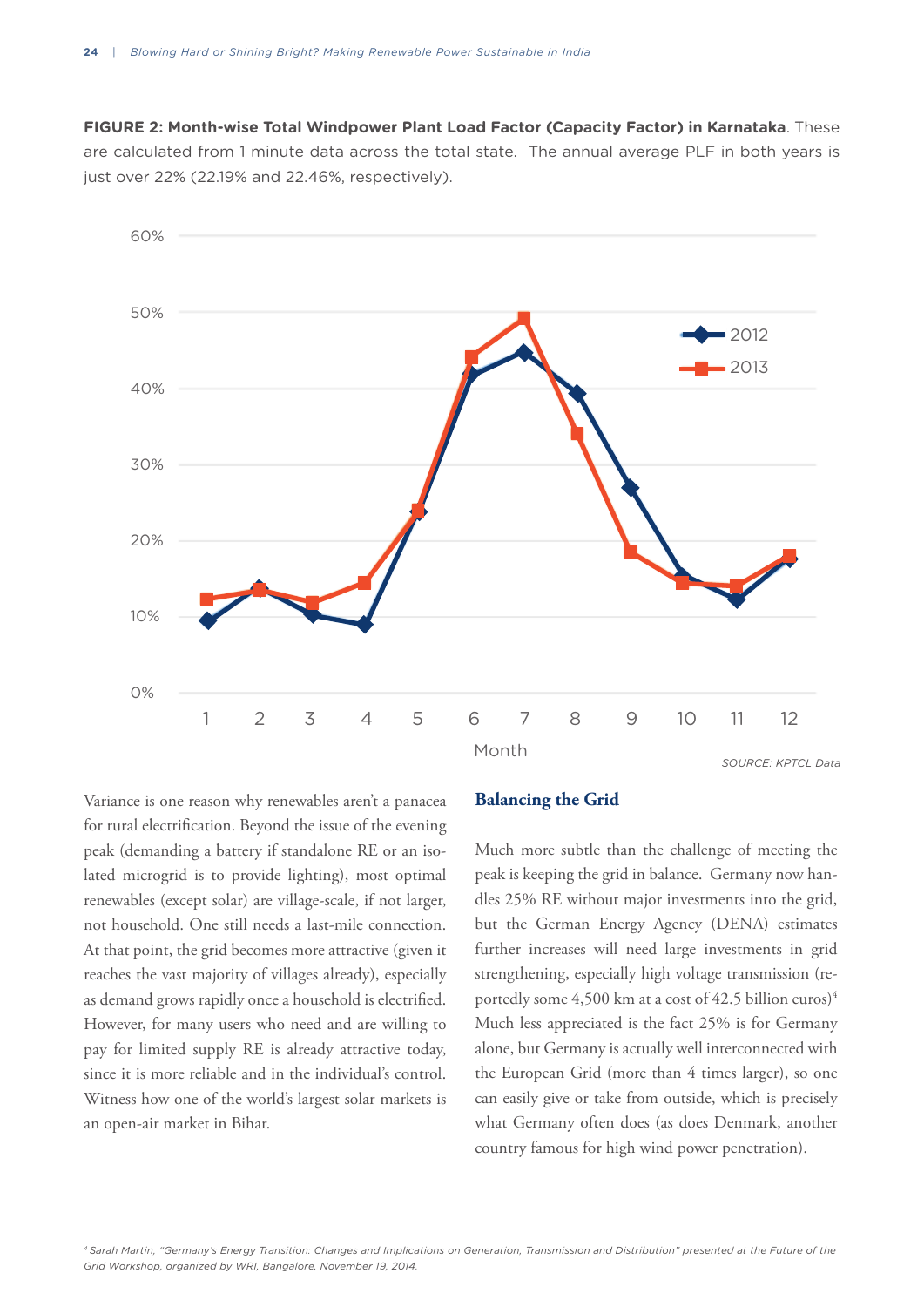The fact that we have a National Grid helps, but less than people realize. One could have power flow from Tamil Nadu (wind surplus) to Delhi (high demand) but it would be expensive, and require interconnections far stronger than today, which raises costs. The second problem is this ignores "control areas", which are areas of operational control (and have a specific technical meaning worldwide, but not operationalized in India), i.e., areas where supply and demand are meant to be in balance from an operations point of view. This is, today, the state, with a State Load Despatch Center (SLDC) trying to keep the balance. Sure, today a state can go above/below their notified demand, but they then have to pay for it, through Unscheduled Interchanged (UI) charges under the Availability Based Tariff (ABT) regime for central generation. Thus, the broader point isn't can the grid handle deviations, but at what cost? Increasing balancing areas would help grid stability and RE, but requires a re-think of state control, finances, operational boundaries, etc.

# *How much RE can the grid handle? Quite a lot, but with effort and at a cost*

While the grid issue has been studied and a recommendation for Green Corridors (transmission lines for long-distance RE power flows) has been proposed, this ~Rs. 43,000 crore investment should be placed in context. First, the economics. The low Plant Load Factor (PLF) of renewables implies compared to the average transmission investment, the Rs./kWh cost of transmission could be not 25 paise/kWh but 3-4 times higher if the lines were mostly dedicated to RE. Or, the costs would need to be socialized. Second, the plans are based on static calculations, instead of properly factoring dynamics, which are difficult to operationalize given we don't yet have dynamic transmission pricing factoring in congestion (such as via Locational Marginal Pricing, or LMP). Without such fixes and revamps, we would continue to have even conventional power subject to the mercy of transmission constraints, which CEA estimated (in 2013) impacts almost 10% of generation capacity. Lastly, there remains the challenge of timeframe and coordination. This large investment might take several years, but there is a possibility that many renewables could be built up much sooner, not to mention in-state investments required for proper "on-ramps" for this transmission highway.

Of course, on paper one could choose to make transmission no-cost. CERC, in draft regulations from 2014, indicates that solar power projects commissioned within 3 years shall, for the life of their project, be free from inter-state transmission charges as well as losses on the same. But this doesn't affect the underlying fundamentals.

There are a number of studies making the claim that renewables aren't strongly correlated with demand, and thus manageable from the grid perspective. For starters, balancing should focus on a control area, rather, a load dispatch area, which is the state in India. Second, an average correlation number is misleading (periods of high positive and high negative correlation also lead to a net average correlation near zero). Third, states could cancel each other out in terms of national correlation. While they could theoretically balance each other, that means there has to be a large flow of power from one state to the other, something that may not be accounted for, either financially or in terms of grid planning.

From a balancing perspective, one also needs to understand the dynamics of changes in supply (and demand), i.e., ramp up and ramp down rates. One doesn't just need an alternative supply for when the wind dies (or when demand spikes up, a generator trips, etc.), that supply needs to begin supply very rapidly if not instantly. This is the essence of one of the some ancillary services, such as frequency regulation and ramp-up and

*<sup>5</sup> In reality, electricity flows like water based on potential differences, and most new capacity operates on a displacement mode (gets used nearby, instead of flowing far away, but making more available in other places). If one had dedicated transmission lines (and long-distance lines can be High Voltage DC, or HVDC), then one could have the actual flow travel long distances.* 

*<sup>6</sup> http://www.cercind.gov.in/2014/draft\_reg/Draft\_noti7\_2.pdf*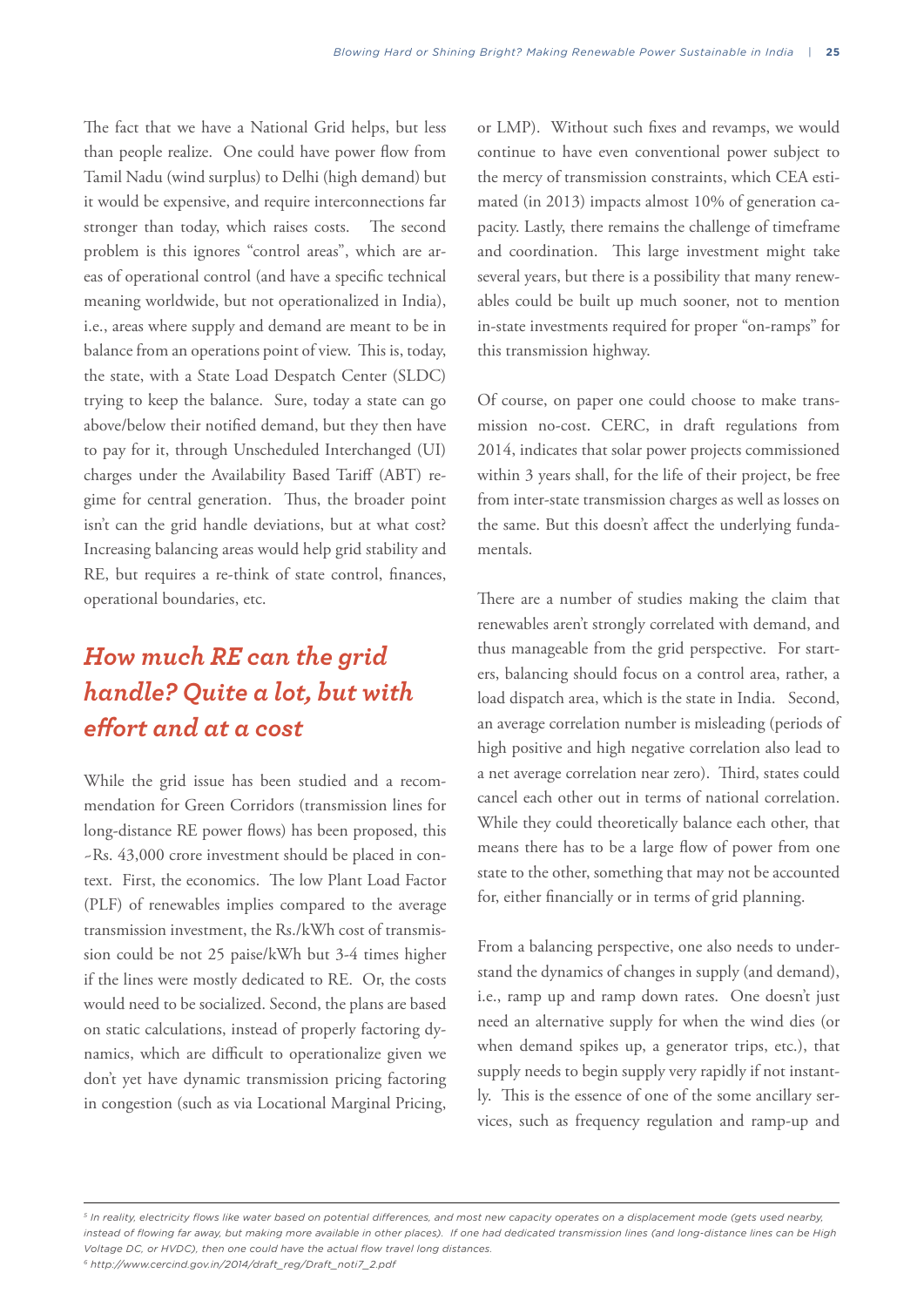ramp-down services. This is where wind and solar actually become different (with different time constants for unexpected change), and where the rest of the grid (i.e., alternatives) matter.

# *Fundamentally, India's grid isn't really in equilibrium, and has relied far too long on the worst possible mechanism for grid balancing: load-shedding*

The challenges of the grid tie back to economics – RE is typically "must run" from a state load dispatch perspective – that means other generators often have to back down, even if their average costs are lower (which is what the state utilities often care about, though dispatch should be based on marginal costs). Using state level findings, the CEA Report on Renewables Integration pointed out that "…against a wind must-run generation with an average tariff of Rs. 3.56 per unit in June 2012, they had to back down cheaper generation of about Rs. 2.50 to Rs. 2.70 per unit." Gujarat asked NTPC to reduce its output when RE output is high, which has only worked because there were other takers for such power, but displacements only work for so long. New pricing and operational schemas will be required, not least because for now we are simply socializing the up-and-down (and wear-and-tear) on other generators, not to mention the higher emissions that come from fossil-fuel generators who have to cycle their output. Of course, with a larger balancing area (with requisite transmission), more flexible alternative supply, and a better managed grid, we should find far more flexibility for RE than we have today.

So if RE integration is such a challenge, how come more hasn't been done? How come we don't notice so many problems in India? Fundamentally, RE's contribution

in terms of generation (not capacity) has been modest, but that is going to change soon. At a state-level, we already see many problems. Fundamentally, India's grid isn't really in equilibrium, and has relied far too long on the worst possible mechanism for grid balancing: load-shedding.<sup>8</sup> As long as this is allowed as a cheap fix (rather, cheap for utilities, passing on costs to consumers and national well-being), India can handle almost any level of renewables. India can do better.

### **IMPROVING RE GRID INTEGRATION**

#### **Analysis, Planning and Coordination**

To improve the grid integration of RE, one has to improve planning and accounting for renewables (rather, for all generation), factoring in their burden on the rest of the grid such as transmission congestion. A few specifics for this are:

1) *Power evacuation planning.* The starting point requirement should be that if RE plants are being built (and they are growing in total wind/solar farm size to not just tens of MW but hundreds), there must be sufficient transmission capacity. This is often an intra-state issue for now.

2) *Enable inter-state RE.* This effectively increases the balancing area, and isn't so transmission burdensome when the favorable sites are near the border. The problem isn't the regulations disallow it, just that the present rules for inter-state transmission require 15 minute firm schedules, something impractical for renewable power. The use of power exchanges for improved (non-realtime) balancing is also an option (subject to transmission constraints), but this begs the question why are these used so little today, even when prices are ostensibly low, only a few Rs./kWh? The reason isn't technological but operational. Current financial settlement norms, while good for the exchanges' risk profiles, make it tough for states to buy much power since they have enormous liquidity problems.

*<sup>7</sup> Central Electricity Authority. (2013). Large Scale Grid Integration of Renewable Energy Source - Way Forward. CEA, New Delhi. Retrieved from http://www.cea.nic.in/reports/powersystems/large\_scale\_grid\_integ.pdf*

*<sup>8</sup> In addition to load-shedding, power quality is also allowed to deviate more than desired, including frequency and voltage.*

*<sup>9</sup> Wind output varies enormously with topography, and developers will not rely on general wind maps or even measurements in the region. They*  will always put up wind masts to measure the wind over a long time period (dubbed "micro-siting"), an expensive process which is hard to finance *(which limits small players and competition).*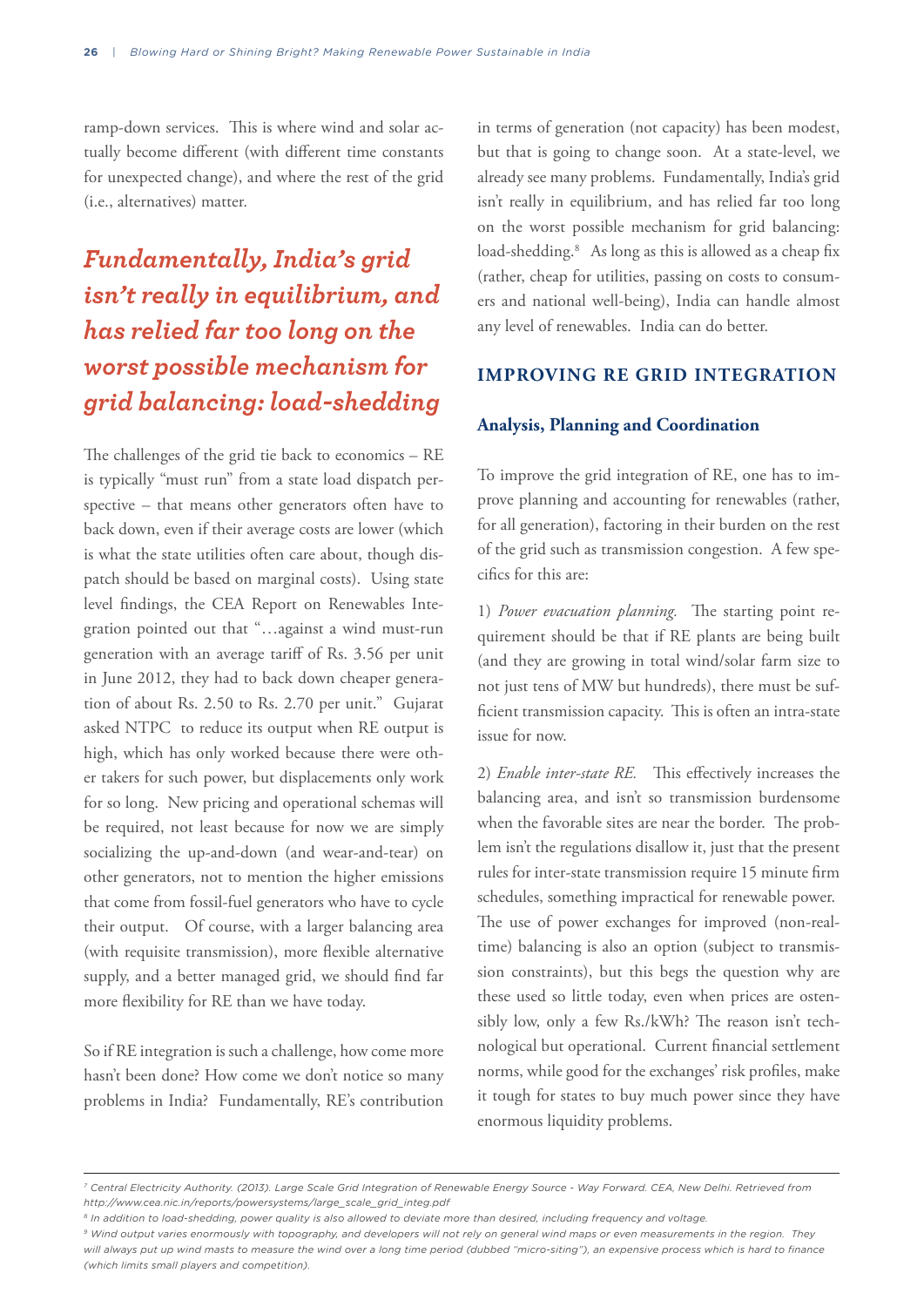3) *Improve measurements, predictions, and analysis for RE generation, including data sharing.* This could be through the proposed Renewable Energy Management Center(s) (REMC), which should also coordinate with state and regional load dispatch centers. Data sharing is especially important for wind power, which has much more granular variance than solar power, especially on a kilometer scale.<sup>9</sup> REMCs need not be a large or complex institution – these could be envisaged as virtual centers in synergy with Load Despatch Centers.

3b) *Demand best (reasonable) predictions from generators.* CERC attempted to mandate wind generators to predict, day ahead, their output in 15 minute blocks with a tolerance of 30% (with some corrections allowed in 3 hour blocks), beyond which they would need to pay UI (unscheduled interchange) charges as per the current Availability Based Tariff (ABT) as a Renewable Regulatory Charge within the Renewable Regulatory Fund. There was opposition, and the proposal is currently on hold, pending validation (technically, predictions are asked for, but penalties not enforced). Improved predictions and nimble grid operations are better than of simply socializing the prediction variation costs.<sup>10</sup>

While I cannot offhand say what the state-of-the-art predictions could or should offer, let alone the financial implications of the same (since UI charges are themselves unknown, and vary with grid frequency), some norms are required. Much more importantly, the 30% norm should be updated to reflect the particulars of the state (or balancing area). If windpower is 40% of a state's capacity versus 2% in another state, the implications of a 30% deviation are obviously different. In addition to share of wind, alternatives available in the area matter – if there is more hydro or fast-ramping gas turbines available (or, storage), then the threshold for deviation penalties can be more tolerant. Lastly, dynamics matter (how much the demand is, and how much slack there is in the system).

Thus, penalties should not be the same based simply on 30% deviation, but rather state of the grid. UI, while it has improved grid discipline, isn't an ideal signaling mechanism since it is only frequency based, but doesn't reflect state of the grid (demand as well as available generators and their characteristics). Any demand deviation settlement mechanism has to recognize that the absolute variance of RE varies by state, with larger RE states facing hundreds of days of >1000 MW variance (some beyond forecasts), in addition to differences with respect to state of the grid.

#### **Improvements via Grid Operations**

1) *Make balancing a proper grid requirement.* While there is now a separate entity for Regional and National Load Despatch (POSOCO), India needs a completely independent Regional Transmission Operator (also called an Independent System Operator in some parts of the world). Such an RTO/ISO must also coordinate with state Load Despatch Centers, balancing their financial needs with grid operations. Importantly, all despatchers must be discouraged from a mindset of load-shedding as a balancing mechanism. One simple option (as a thought exercise for now) – treat load shedding as having a cost, say, equal to the next available resource in terms of merit-order despatch. (In reality, load shedding's cost may be far higher to society overall.)

2) *Strengthen the grid*. Even before we think about ancillary services, there need to be basic improvements to operations, including the use of Primary frequency control from generators with free-governor mode of operations, whereby deviations in frequency automatically signal the generator to increase/decrease output. No generator should be allowed to ignore or bypass control signals like some reportedly do today. In the future, frequency tightening can be achieved by the use of Automatic Generation Control (AGC) based on Area Control Errors (ACE) as signaled by an Area balancing authority.

*10 Socializing costs was planned under the 30% wind power prediction schema, for deviations below 30%; above 30% would be paid by the wind farm operator. Note solar was to be exempt from prediction requirements.*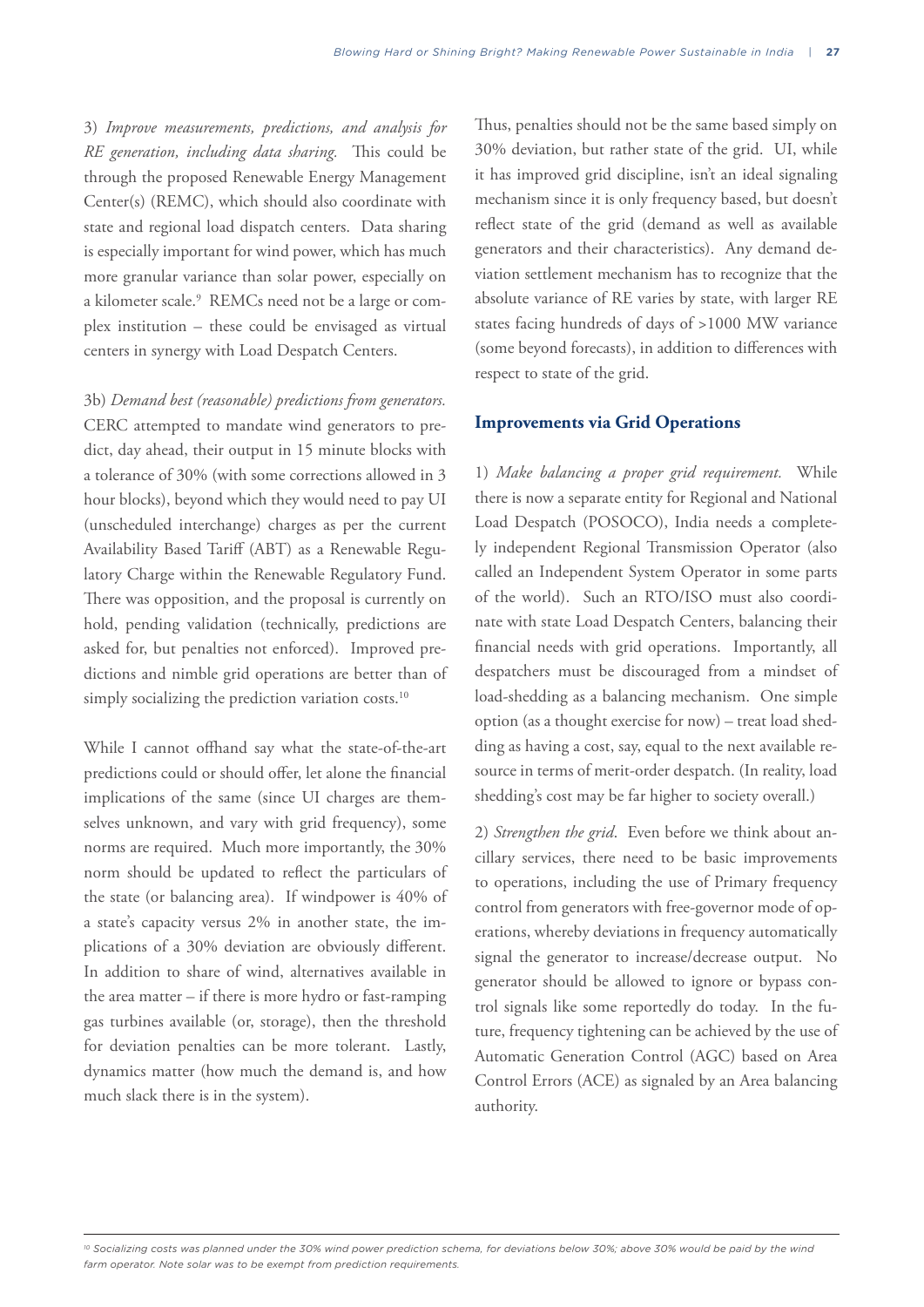3) *Add dynamics and granularity to the calculations.*  Congestion in the grid is dynamic, and requires dynamic pricing for transmission, such as through the use of Locational Marginal Pricing (LMP), which combines marginal cost pricing for generation, transmission, and grid congestion. This is before the obvious need for Time of Day retail pricing. With proper generation pricing signals, we could perhaps find more value to a wind farm in a different location with lower variability (or better peak correlation) instead of just maximum kWh generation. Ultimately, more than dynamics, implications of supply (and demand) must factor in marginal costs. As mentioned in the Introduction and Policy chapters, variability of RE impacts fossil fuel cycling, which impacts pollutant emissions.

## *The century old grid is changing, and the question becomes is this a managed transition?*

Adding dynamics and granularity changes the discourse on technical loss reductions. As an aside, this is one reason that distributed RE generation won't reduce the losses nearly to the extent often claimed in the press. For starters, the average total losses aren't all technical losses (nor theft – these might be about equal). Second, other than per household RE (such as roof-top solar), most other RE still requires "last-mile" distribution, sometimes even at a medium voltage level. Not only does this entail costs, this is a source of perhaps 2/3 of the total technical losses (applying a rule-of-thumb for transmission versus Distribution). Thus, from, say, 28% losses of today, a system of nearby (not household) RE might still have 14% non-technical losses plus some 8% distribution losses. Of course, the grid needs to improve in terms of loss reductions.

4) *Begin ancillary services in the grid.* These value grid support mechanisms beyond simple kilowatt-hour generation, such as the ability to ramp-up/ramp-down rapidly. Today, either the grid is left unstable, or such services are provided by the sub-optimal provider (coal plants aren't designed for cycling production), without appropriate compensation.<sup>11</sup>

5) *Move towards robust RE technology.* Technologically, RE could provide more than simple kWh generation, such as reactive power, if it were incentivized to do so. In addition, India must plan for the ability of such generators to handle Low Voltage and Fault Ride Through capabilities, something China grappled with but ultimately enforced in recent years. The difficulty of a weak grid is exacerbated when RE generators cannot handle low voltages or faults – they trip, further weakening the rest of the grid. The good news is that most newer turbines, technologically, could actually do this – the problem remains for existing capacity – should these be upgraded?

6) *Deploy smart grids to make demand more dynamic and grids robust.* This extends to storage solutions (which often finds value not in energy (kWh) arbitrage but also in providing ancillary services). Both of these are discussed in more detail in a separate chapter in this volume.

## **Broader Changes in Grid Policy – The Future of the Grid**

For all the policy changes in the RE space, policy changes and transformations in the broader electricity sector will have a greater impact. Some changes may appear to hurt renewables, e.g., Time of Day might not help given the Indian peak is in the evening, but the daytime is certainly not off-peak. In addition, improved pricing should also reflect the marginal cost of power, which will be higher than the average price of power as procured by states (see the Chapter on Economics for more on this).

ToD pricing is talked of for end-consumers, but that involves new metering infrastructure. A starting point should be not just bulk consumers (that too with meaningful ToD differentials, unlike today's), but the bulk procurement of power by utilities (today's mostly bi-

*<sup>11</sup> CERC has issued draft notifications for ancillary services, but the 2014 draft formulation doesn't specify how (the market mechanism details) for these. More importantly, CERC's frequency support ancillary services are designed for periods of wide frequency deviation, instead of more traditional ancillary services which operate all the time (and thus avoid the frequency deviation itself).*